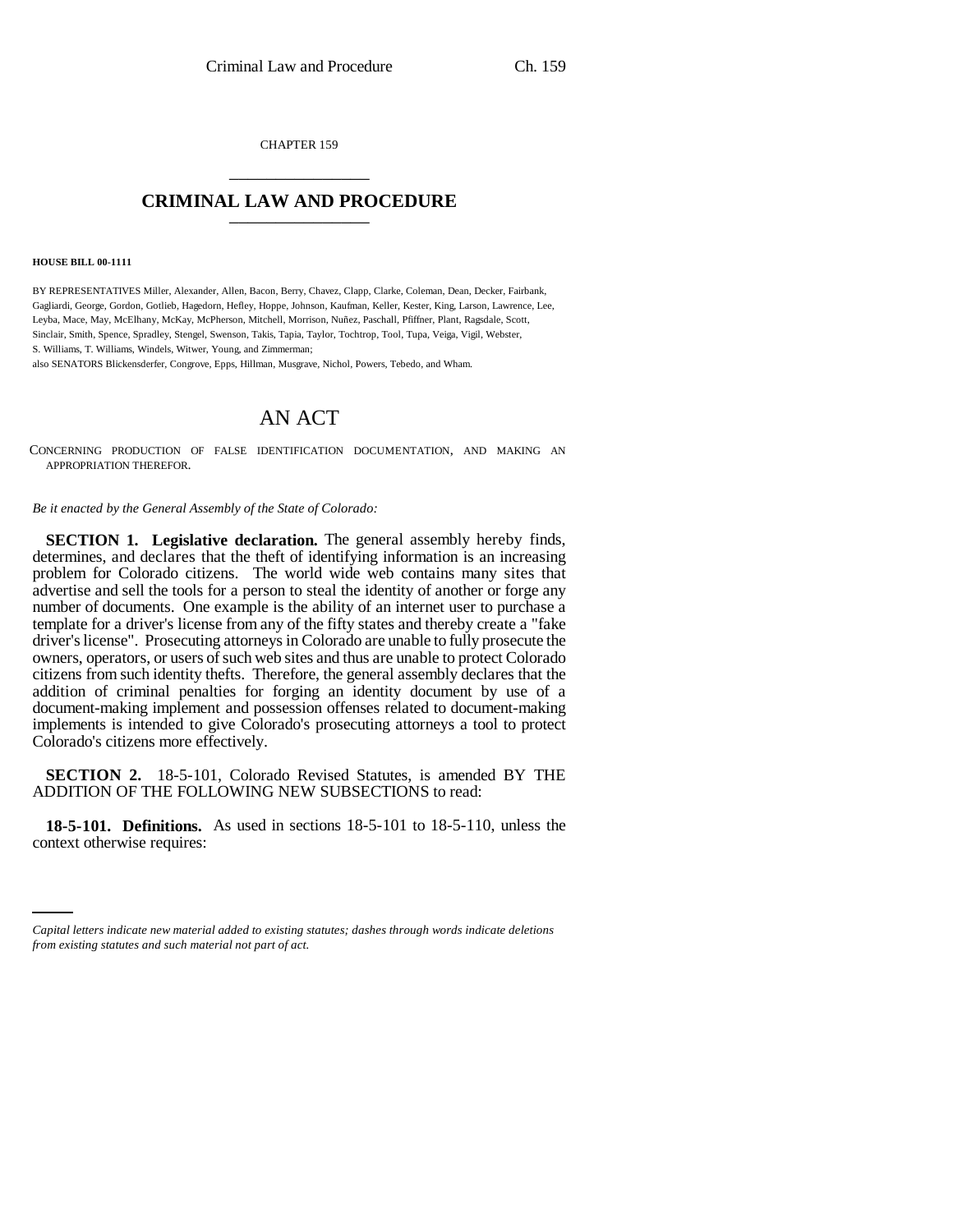## Ch. 159 Criminal Law and Procedure

(1.5) "DOCUMENT-MAKING IMPLEMENT" MEANS ANY IMPLEMENT OR IMPRESSION, INCLUDING, BUT NOT LIMITED TO, A TEMPLATE OR A COMPUTERIZED TEMPLATE OR FORM, SPECIALLY DESIGNED OR PRIMARILY USED FOR MAKING IDENTIFICATION DOCUMENTS, FALSE IDENTIFICATION DOCUMENTS, OR ANOTHER DOCUMENT-MAKING IMPLEMENT.

(6.5) "IDENTIFICATION DOCUMENT'' MEANS A DOCUMENT MADE OR ISSUED BY OR UNDER THE AUTHORITY OF THE UNITED STATES GOVERNMENT, A STATE, POLITICAL SUBDIVISION OF A STATE, A FOREIGN GOVERNMENT, POLITICAL SUBDIVISION OF A FOREIGN GOVERNMENT, AN INTERNATIONAL GOVERNMENTAL, OR AN INTERNATIONAL QUASI-GOVERNMENTAL ORGANIZATION WHICH, WHEN COMPLETED WITH INFORMATION CONCERNING A PARTICULAR INDIVIDUAL, IS OF A TYPE INTENDED OR COMMONLY ACCEPTED FOR THE PURPOSE OF IDENTIFICATION OF INDIVIDUALS.

(7.5) ''PRODUCE'' INCLUDES ALTER, AUTHENTICATE, OR ASSEMBLE.

**SECTION 3.** 18-5-102 (1), Colorado Revised Statutes, is amended BY THE ADDITION OF A NEW PARAGRAPH to read:

**18-5-102. Forgery.** (1) A person commits forgery, if, with intent to defraud, such person falsely makes, completes, alters, or utters a written instrument which is or purports to be, or which is calculated to become or to represent if completed:

(h) A DOCUMENT-MAKING IMPLEMENT THAT MAY BE USED OR IS USED IN THE PRODUCTION OF A FALSE IDENTIFICATION DOCUMENT OR IN THE PRODUCTION OF ANOTHER DOCUMENT-MAKING IMPLEMENT TO PRODUCE FALSE IDENTIFICATION DOCUMENTS.

**SECTION 4.** 18-5-109 (1), Colorado Revised Statutes, is amended BY THE ADDITION OF A NEW PARAGRAPH to read:

**18-5-109. Criminal possession of forgery devices.** (1) A person commits criminal possession of forgery devices when:

(d) SUCH PERSON UNLAWFULLY MAKES, PRODUCES, POSSESSES, OR UTTERS A DOCUMENT-MAKING IMPLEMENT KNOWING THAT SUCH DOCUMENT-MAKING IMPLEMENT MAY BE USED OR IS USED IN THE PRODUCTION OF A FALSE IDENTIFICATION DOCUMENT OR ANOTHER DOCUMENT-MAKING IMPLEMENT.

**SECTION 5.** 42-3-121 (2) (a) (II), Colorado Revised Statutes, is amended to read:

**42-3-121. Parking privileges for persons with disabilities - applicability.** (2) (a) A person with a disability may apply to the motor vehicle division of the department for:

(II) An identifying placard to be prominently displayed on a motor vehicle used to transport such person. Any placard valid for more than ninety days issued by the motor vehicle division pursuant to this section shall have printed on the placard either the Colorado driver's license number or the Colorado identification card number of the person or persons with the disability A NUMBER ASSIGNED TO THE PLACARD THAT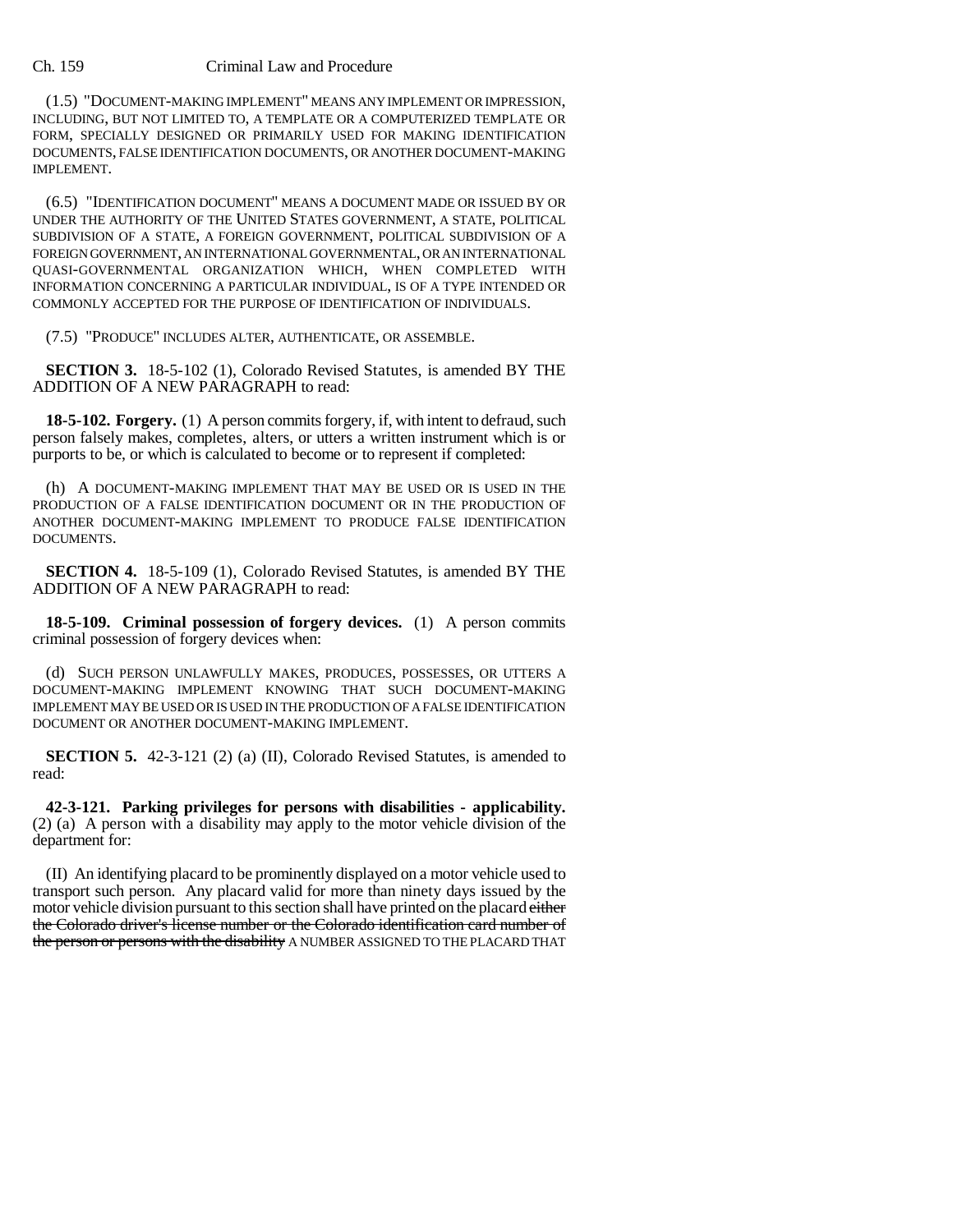Criminal Law and Procedure Ch. 159

CORRESPONDS TO IDENTIFYING INFORMATION OF THE PERSON OR PERSONS WITH THE DISABILITY. IDENTIFYING INFORMATION ABOUT THE PERSON OR PERSONS WITH THE DISABILITY SHALL BE STRICTLY CONFIDENTIAL AND ONLY AVAILABLE TO LAW ENFORCEMENT OR TO PERSONNEL WITHIN THE DEPARTMENT FOR OFFICIAL BUSINESS RELATED TO SUCH PLACARD. Such identifying ASSIGNED number shall be legible to any law enforcement officer or authorized parking enforcement official when viewed from outside the vehicle. Any placard issued by the motor vehicle division pursuant to this section shall be renewed every three years in a manner to be determined by the division. The verification requirements of subsection (1) of this section shall be met each time the placard is renewed.

**SECTION 6.** Part 1 of article 1 of title 17, Colorado Revised Statutes, is amended BY THE ADDITION OF A NEW SECTION to read:

**17-1-128. Appropriation to comply with section 2-2-703.** (1) PURSUANT TO SECTION 2-2-703,C.R.S., THE FOLLOWING STATUTORY APPROPRIATIONS, OR SO MUCH THEREOF AS MAY BE NECESSARY, ARE MADE IN ORDER TO IMPLEMENT HB 00-1111, ENACTED AT THE SECOND REGULAR SESSION OF THE SIXTY-SECOND GENERAL ASSEMBLY:

(a) FOR THE FISCAL YEAR BEGINNING JULY 1, 2000, IN ADDITION TO ANY OTHER APPROPRIATION, THERE IS HEREBY APPROPRIATED FROM THE CAPITAL CONSTRUCTION FUND TO THE CORRECTIONS EXPANSION RESERVE FUND CREATED IN SECTION 17-1-116, THE SUM OF TWO HUNDRED FIFTY-EIGHT THOUSAND ONE HUNDRED EIGHTY-SIX DOLLARS (\$258,186).

(b) (I) FOR THE FISCAL YEAR BEGINNING JULY 1, 2001, IN ADDITION TO ANY OTHER APPROPRIATION, THERE IS HEREBY APPROPRIATED FROM THE CAPITAL CONSTRUCTION FUND TO THE CORRECTIONS EXPANSION RESERVE FUND CREATED IN SECTION 17-1-116, THE SUM OF NINETY-SEVEN THOUSAND TWO HUNDRED FIFTY-FOUR DOLLARS (\$97,254).

(II) FOR THE FISCAL YEAR BEGINNING JULY 1, 2001, IN ADDITION TO ANY OTHER APPROPRIATION, THERE IS HEREBY APPROPRIATED TO THE DEPARTMENT OF CORRECTIONS, OUT OF ANY MONEYS IN THE GENERAL FUND NOT OTHERWISE APPROPRIATED, THE SUM OF NINETY-SEVEN THOUSAND FIVE HUNDRED EIGHTEEN DOLLARS (\$97,518).

(c) FOR THE FISCAL YEAR BEGINNING JULY 1, 2002, IN ADDITION TO ANY OTHER APPROPRIATION, THERE IS HEREBY APPROPRIATED TO THE DEPARTMENT OF CORRECTIONS, OUT OF ANY MONEYS IN THE GENERAL FUND NOT OTHERWISE APPROPRIATED, THE SUM OF ONE HUNDRED THIRTY-FOUR THOUSAND TWO HUNDRED FIFTY-ONE DOLLARS (\$134,251).

(d) FOR THE FISCAL YEAR BEGINNING JULY 1, 2003, IN ADDITION TO ANY OTHER APPROPRIATION, THERE IS HEREBY APPROPRIATED TO THE DEPARTMENT OF CORRECTIONS, OUT OF ANY MONEYS IN THE GENERAL FUND NOT OTHERWISE APPROPRIATED, THE SUM OF ONE HUNDRED THIRTY-FOUR THOUSAND TWO HUNDRED FIFTY-ONE DOLLARS (\$134,251).

(e) FOR THE FISCAL YEAR BEGINNING JULY 1, 2004, IN ADDITION TO ANY OTHER